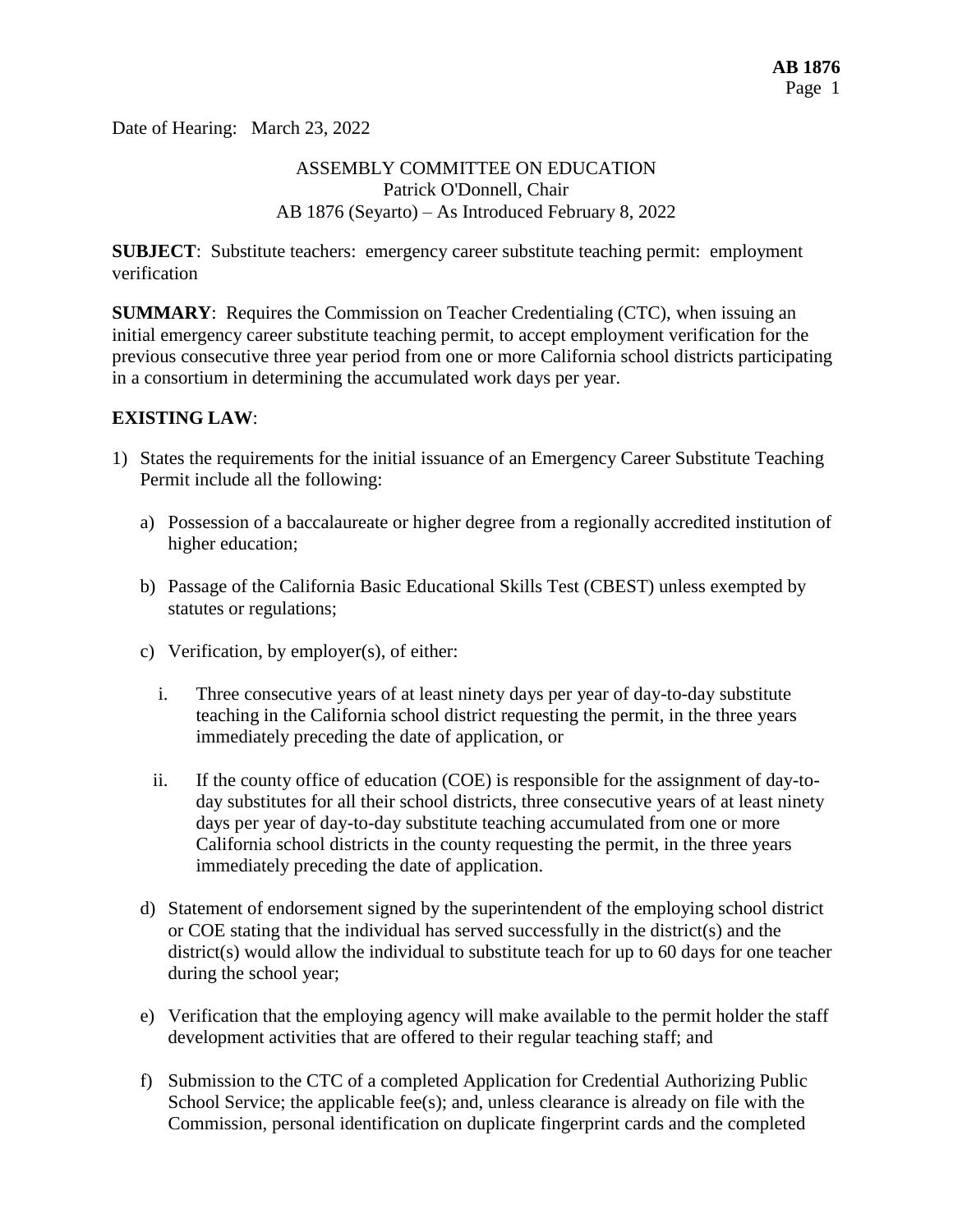Application for Character and Identification Clearance. (California Code of Regulations (CCR) Title 5, 80025.1)

- 2) States the requirements for the reissuance of an Emergency Career Substitute Teaching Permit, including all of the following:
	- a) Statement of continued endorsement from the superintendent of the employing school district or COE;
	- b) Verification that staff development activities that were offered to their regular teaching staff were made available to the permit holder; and
	- c) Submission to the CTC of a completed Application for Credential Authorizing Public School Service; and the applicable fee(s). (CCR Title 5, 80025.1)
- 3) Authorizes the Emergency Career Substitute Teaching Permit holder to serve as a substitute in any classroom; preschool, kindergarten and grades 1-12, inclusive; or in classes organized primarily for adults. Prohibits, the holder from serving as a substitute for more than 60 days for any one teacher during the school year. Restricts the permit to the schools operated by the employing agency that requested the permit. (CCR Title 5, 80025.1)
- 4) States that an Emergency Career Substitute Teaching Permit is valid for no less than one year and expires one calendar year from the first day of the month immediately following the date of issuance. (CCR Title 5, 80025.1)

# **FISCAL EFFECT**: Unknown

# **COMMENTS**:

*Background.* When issuing a career substitute teaching permit, existing law requires the CTC to verify at least ninety days per year of day-to-day substitute teaching over the previous three consecutive years, at either one school district or within an entire county, if the county administers the substitute assignments for the entire county. The law does not allow the CTC to verify employment from a consortium of school districts, which are not part of a county-wide substitute program. This bill instead allows the employment to be counted within a consortium of school districts.

*Need for the bill***.** According to the author, "California's supply of substitute teachers has been declining for a few years now, however the emergence of the COVID-19 pandemic created an even more dire situation. Our children suffered tremendous learning loss in the first year of remote learning. Now, they have returned to in-person classroom instruction and schools are struggling to find educators to teach them. Our kids are the ones bearing the greatest cost of this teacher shortage. Of course, our current substitute permit requirements ensure students still receiving a quality education on days their teachers are absent. However, it is important to provide greater flexibility wherever possible to ensure unnecessary administrative barriers are not effecting our kids' access to quality substitute teachers. AB 1876 will make the Career Substitute Teaching Permit more accessible to qualified substitutes needed to address the extended shortages and absences of full time teacher without compromising our current teaching standards."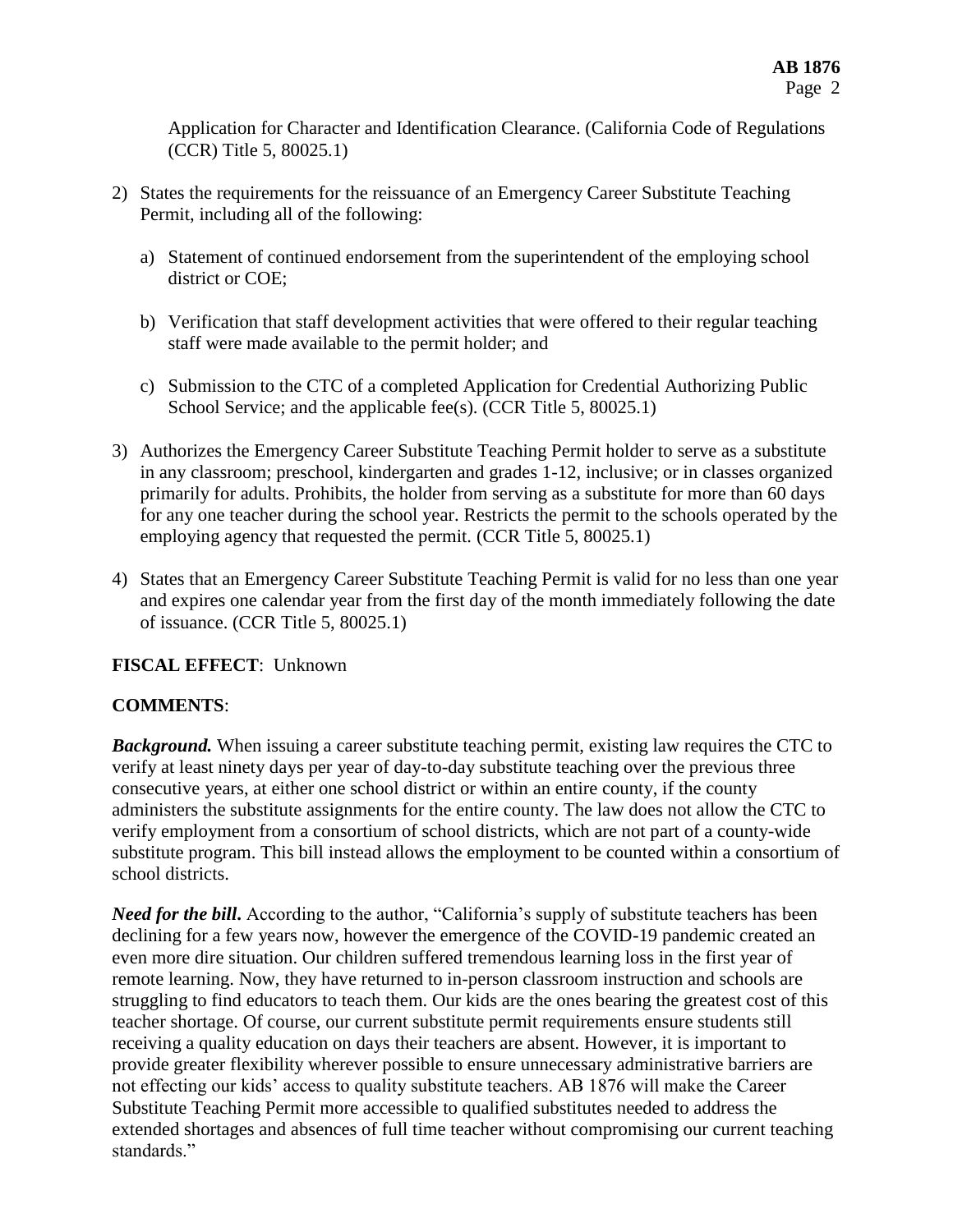*COVID-19 implications.* With the unprecedented COVID-19 crisis, creative solutions that increase opportunity for substitute teacher candidates to qualify for permits are needed more urgently than ever. During the 2021-22 school year, and especially in January 2022, schools across the state were hit hard with teacher absences due to COVID-19. Some school districts had over 100 certificated absences each school day, and not enough substitute teachers to fill the need. Many districts attempted to recruit parents to substitute teach. Possible periodic resurgences of the COVID-19 pandemic may again require an increase in the number of substitute teachers needed in the 2023-2024 academic year and beyond.

In the midst of the COVID-19 pandemic, California is facing a massive substitute teacher shortage. In the 2015-16 school year, the CTC issued 102 new career substitute teaching permits. In 2019-20, it issued only 67. With dozens of teachers out every week due to COVID infection or exposure, California has leaned on its dwindling substitute teacher pool more than ever. Across the nation, states have had to cancel classes due to districts' inability to staff classrooms, this has led many of them to ease requirements to attract more substitute teachers.

*What is the difference between a career substitute teaching permit and a 30 day substitute teaching permit?* A career substitute teaching permit authorizes a person to serve as a substitute teacher for up to 60 days in a single classroom. Career substitute teachers are required to demonstrate a history of substitute teaching in the district or the county by being employed for at least 90 days per school year, for each of the previous three school years. By contrast, the holder of a 30 day substitute teaching permit may only teach up to 30 days in a single classroom, and does not have a requirement to demonstrate a history of previous substitute teaching experience.

*California data on issuance of career substitute permits.* The graph below shows the amount of new Career Substitute Teaching Permits issued, which has seen a significant decrease since 2015.



Issuance of New Career Substitute Permits

(Source: CTC)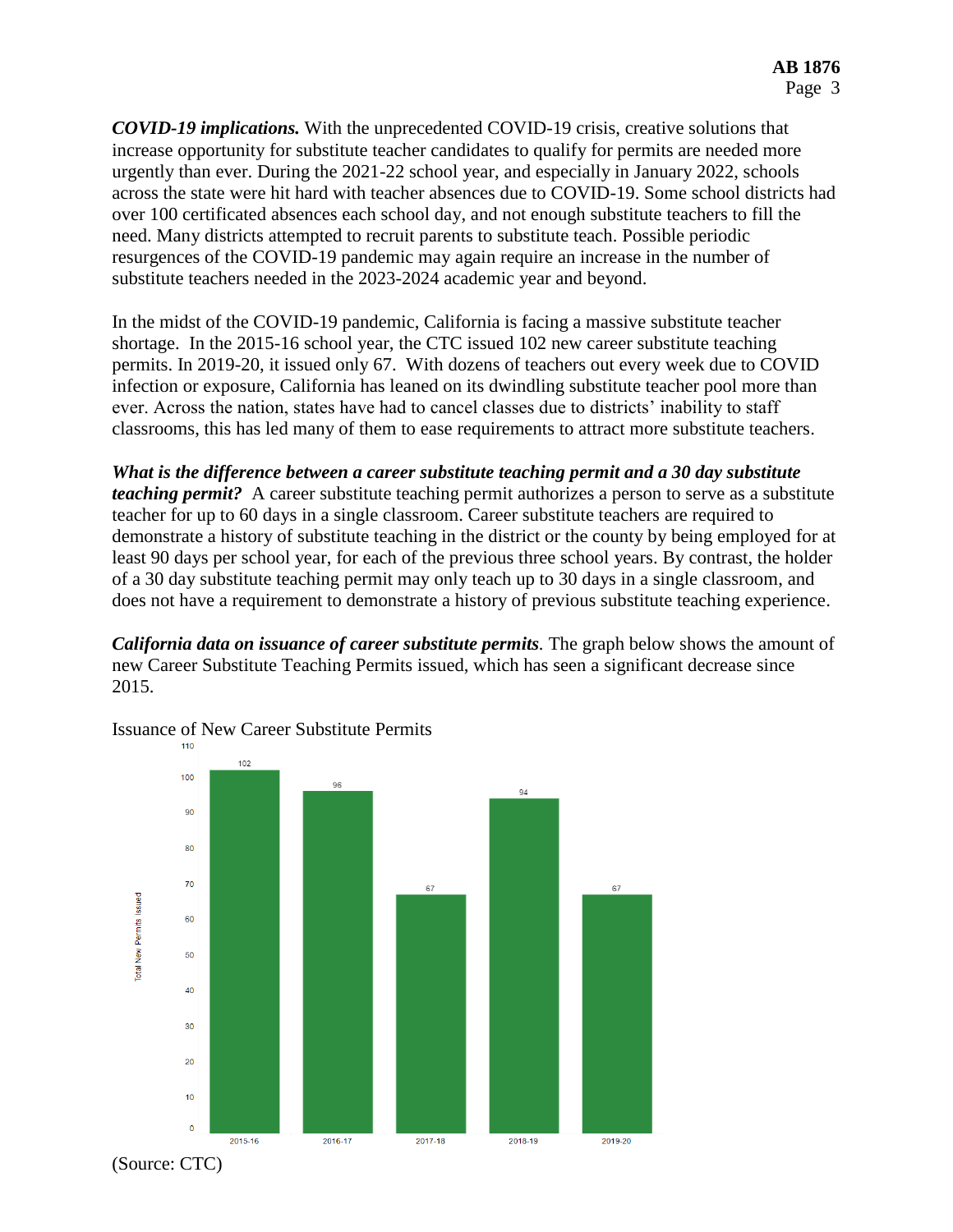The graph below shows the amount of Career Substitute Teaching Permits being renewed, which has seen a slight decrease since 2015.



#### Renewal of Career Substitute Permits

*Teacher shortages increase the demand for substitute teachers.* Teacher shortages have increased the need and demand for substitute teachers. New strategies for substitute recruitment and retention are rapidly changing. According to a report and survey conducted by EdWeek Research Center, *The Substitute Teacher Gap: Recruitment and Retention Challenges in the Age of Covid-19,* short-term substitute teaching positions have been difficult to fill because of low wages, lack of benefits, and a requirement to hold a bachelor's degree. This report found that on average about 250,000 positions are left to be filled daily with substitute teachers with only 54% total absences covered with substitute teachers filling in the vacancies. The report also found that 71% of administrators and school board members predict that the demand for substitute teachers will increase in the next five years. The report interviewed a California school board member who stated, "Many of those people that we do recruit to become substitutes end up getting hired as fulltime teachers, which is great; however, then we lose them on the substitute teacher roles."

*Substitute teacher compensation.* According to the Bureau of Labor Statistics, the mean annual wage for a short-term substitute teacher in the U.S. as of 2020 was \$36,090. The Education Commission of the States reports that providing competitive compensation can help states improve the substitute teacher pool by attracting more candidates. In an EdWeek Research Center survey year, 65% of school members and administrators say a pay increase would improve the quality of substitute teaching in their districts. Respondents said that on average a minimum 26% pay increase would increase the quality of the substitute; however, only 19% of respondents said their substitute teacher rates increased.

<sup>(</sup>Source: CTC)